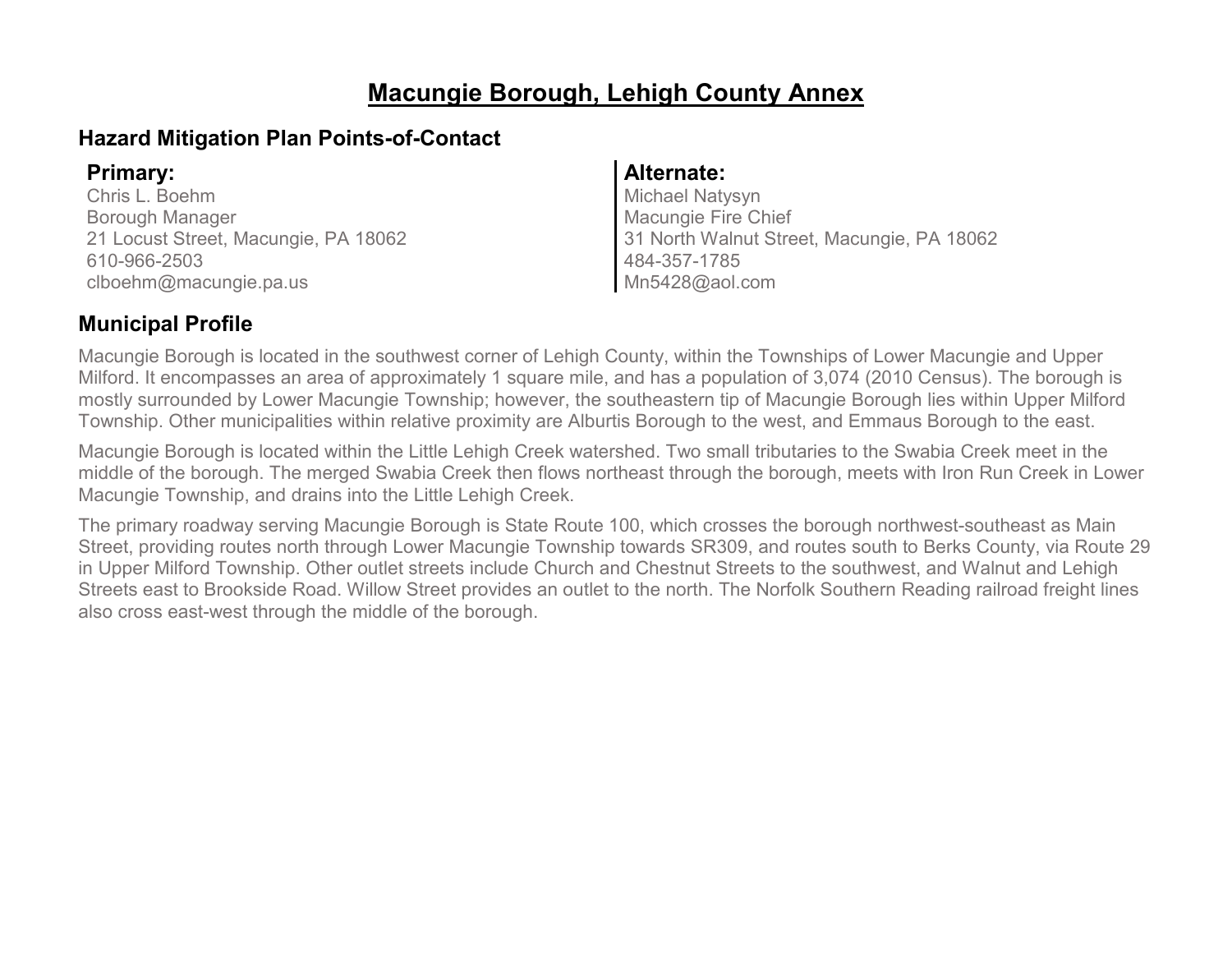### **Municipal Participation**

1. Identify municipal stakeholders to be involved in the planning process such as, floodplain administrator, public works, emergency management, engineers, planners, etc., and include their specific role in the process.

| <b>Chris Becker, Council President</b>             | Ryan Kern, Borough Engineer                      |
|----------------------------------------------------|--------------------------------------------------|
| <b>Role: Public Policy</b>                         | Role: Engineering                                |
| <b>Tracy Smith, Public Works Director</b>          | Ken Nicholson, Zoning / Code Enforcement Officer |
| <b>Role: Public Works Maintenance</b>              | <b>Role: Enforcement</b>                         |
| Michael Natysyn, Fire Chief                        | Chris Boehm, Borough Manager                     |
| Role: Planning                                     | Role: Floodplain Administrator                   |
| Ronald Conrad, Mayor<br><b>Role: Public Policy</b> |                                                  |

2. Identify community stakeholders such as; neighborhood groups, religious groups, major employers / businesses, etc., that will be informed and / or involved in the planning process and describe how they will be involved.

None

3. Describe how the public **will be engaged** in the current planning process examples, newsletters, social media, etc., **and how they were engaged** since the 2013 Hazard Mitigation Plan.

**Website** Facebook **Newsletter** 

#### **Compliance with the National Flood Insurance Program (NFIP)**

| Topic                                                                                                                                             | Identify source of information, if<br>different from the one listed. | <b>Additional Comments</b> |
|---------------------------------------------------------------------------------------------------------------------------------------------------|----------------------------------------------------------------------|----------------------------|
| <b>1. Staff Resources</b>                                                                                                                         |                                                                      |                            |
| Is the Community Floodplain Administrator (FPA) or NFIP Coordinator certified?                                                                    | <b>Community FPA</b>                                                 | - No                       |
| Is floodplain management an auxiliary function?                                                                                                   | <b>Community FPA</b>                                                 | Yes                        |
| Provide an explanation of NFIP administration services (e.g., permit review, GGIS,<br>education or outreach, inspections, engineering capability) | <b>Community FPA</b>                                                 | Permit Review; GIS         |
| What are the barriers to running an effective NFIP program in the community, if any?                                                              | <b>Community FPA</b>                                                 | Funding and staffing       |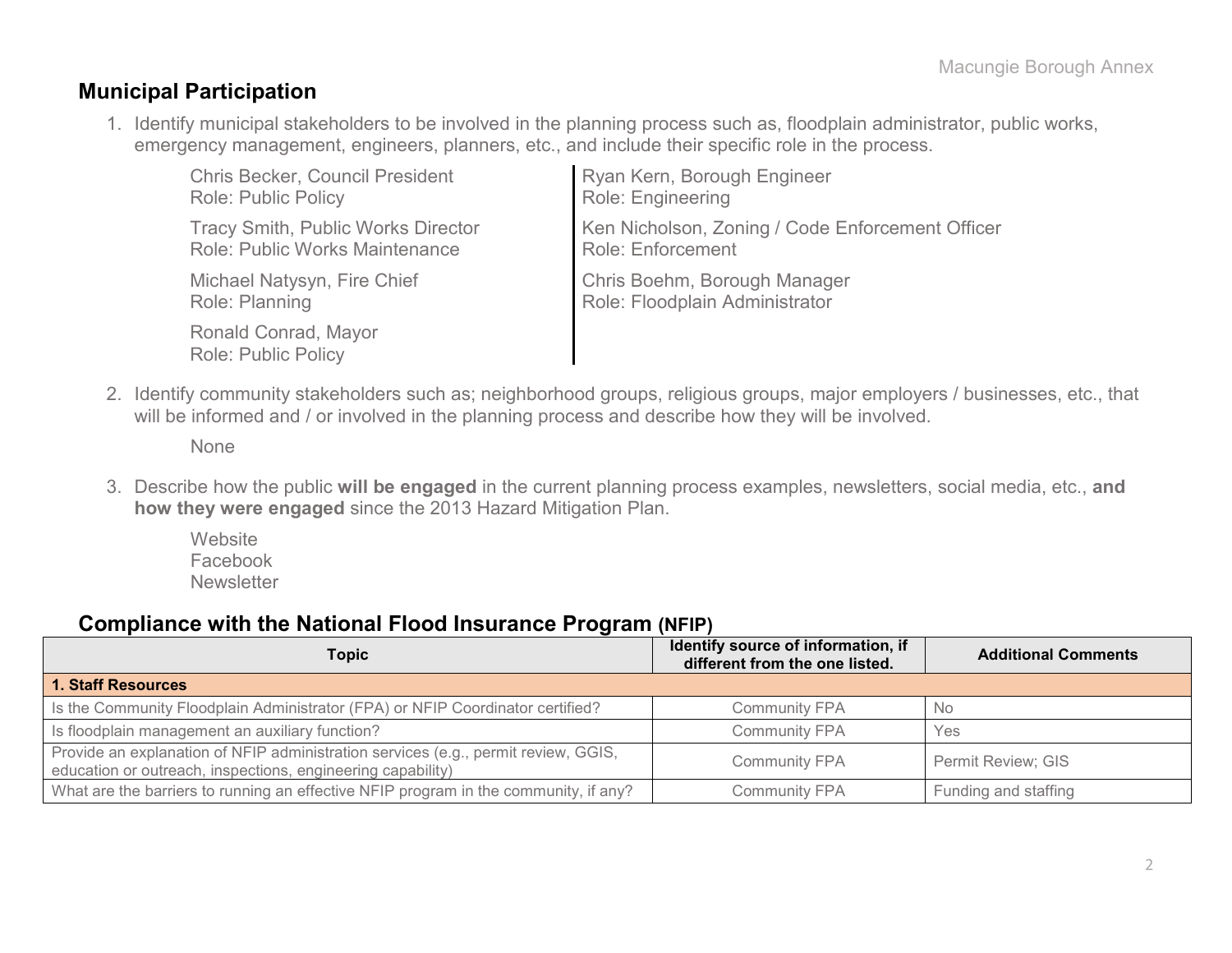# **Compliance with the National Flood Insurance Program (NFIP) –** *continued*

| <b>Topic</b>                                                                                                                                     | Identify source of information, if<br>different from the one listed.     | <b>Additional Comments</b>                                                                                                                                                                               |
|--------------------------------------------------------------------------------------------------------------------------------------------------|--------------------------------------------------------------------------|----------------------------------------------------------------------------------------------------------------------------------------------------------------------------------------------------------|
| 2. Compliance History                                                                                                                            |                                                                          |                                                                                                                                                                                                          |
| Is the community in good standing with the NFIP?                                                                                                 | State NFIP Coordinator, FEMA NFIP<br>Specialist, or community records    | Yes                                                                                                                                                                                                      |
| Are there any outstanding compliance issues (i.e., current violations)?                                                                          |                                                                          | No                                                                                                                                                                                                       |
| When was the most recent Community Assistance Visits (CAV) or Community<br>Assistance Contact (CAC)?                                             |                                                                          | I do not know.                                                                                                                                                                                           |
| Is a CAV or CAC scheduled or needed?                                                                                                             |                                                                          | No                                                                                                                                                                                                       |
| 3. Regulation                                                                                                                                    |                                                                          |                                                                                                                                                                                                          |
| When did the community enter the NFIP?                                                                                                           | <b>NFIP Community Status Book</b>                                        |                                                                                                                                                                                                          |
| Are the Flood Insurance Rate Maps (FIRMs) digital or paper?<br>How are residents assisted with mapping?                                          | <b>Community FPA</b>                                                     | Paper, assisted by Zoning Officer                                                                                                                                                                        |
| Do floodplain regulations meet or exceed FEMA or State minimum requirements?<br>If so, in what ways?                                             | <b>Community FPA</b>                                                     | Meet                                                                                                                                                                                                     |
| Describe the permitting process                                                                                                                  | Community FPA, State, FEMA NFIP                                          | Permit plans are submitted to the<br>Zoning / Code Enforcement Officer<br>for review. If necessary, they are<br>sent to the Borough Engineer for<br>review and Planning Commission<br>prior to approval. |
| <b>4. Insurance Summary</b>                                                                                                                      |                                                                          |                                                                                                                                                                                                          |
| How many NFIP policies are in the community?<br>What is the total premium and coverage?                                                          | State NFIP Coordinator or<br><b>FEMA NFIP Specialist</b>                 |                                                                                                                                                                                                          |
| How many claims have been paid in the community? What is the total amount of<br>paid claims? How many substantial damage claims have there been? | FEMA NFIP or<br><b>Insurance Specialist</b>                              |                                                                                                                                                                                                          |
| How many structures are exposed to flood risk within the community?                                                                              | <b>Community FPA or GIS Analyst</b>                                      |                                                                                                                                                                                                          |
| Describe any areas of flood risk with limited NFIP policy coverage                                                                               | Community FPA or<br><b>FEMA Insurance Specialist</b>                     |                                                                                                                                                                                                          |
| 5. Community Rating System (CRS)                                                                                                                 |                                                                          |                                                                                                                                                                                                          |
| Does the community participate in CRS?                                                                                                           | Community FPA, State, or FEMA NFIP                                       |                                                                                                                                                                                                          |
| If so, what is the community's CRS Class Ranking?                                                                                                | Flood Insurance Manual<br>(http://www.fema.gov/floodinsurancemanual.gov) |                                                                                                                                                                                                          |
| What categories and activities provide CRS points and how can the Class be<br>improved?                                                          |                                                                          |                                                                                                                                                                                                          |
| Does the plan include CRS planning requirements?                                                                                                 | Community FPA, FEMA CRS<br>Coordinator, or ISO representative            |                                                                                                                                                                                                          |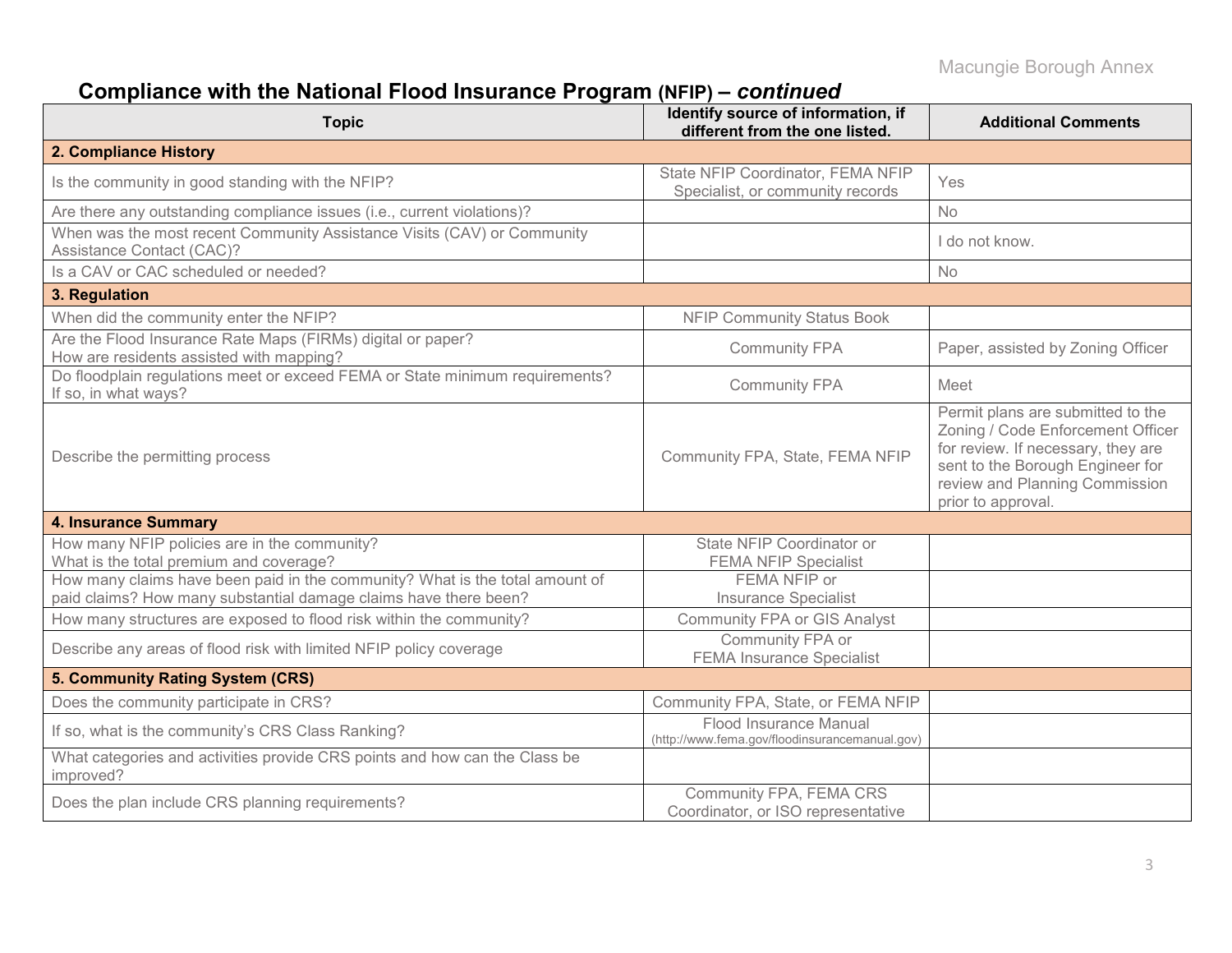### **Community Assets**

Community assets are defined to include anything that is important to the character as well as the function of a community, and can be described in four categories, they are; people, economy, natural environment and built environment. Please identify the community assets and location under each category.

#### **1. People**

 Concentrations of vulnerable populations such as the elderly, physically or mentally disabled, non-English speaking, and the medically or chemically dependent.

Elderly Day Cares

 Types of visiting populations where large numbers of people are concentrated such as visitors for special events and students.

Macungie Memorial Park Events – Das Awkscht Fescht and Wheels of Time Car shows; school students attending special events at the park

#### **2. Economy**

Major employers, primary economic sectors such as agriculture and commercial centers where losses would have a severe impact on the community.

Allen Organ Macungie Memorial Park<br>Kalmbach Memorial Park Macungie Memorial Park Main Street (downtown businesses)

#### **3. Natural Environment**

Those areas / features that can provide protective functions that reduce the magnitude of hazard events such as, wetlands or riparian areas, and other environmental features important to protect.

Stream bank restoration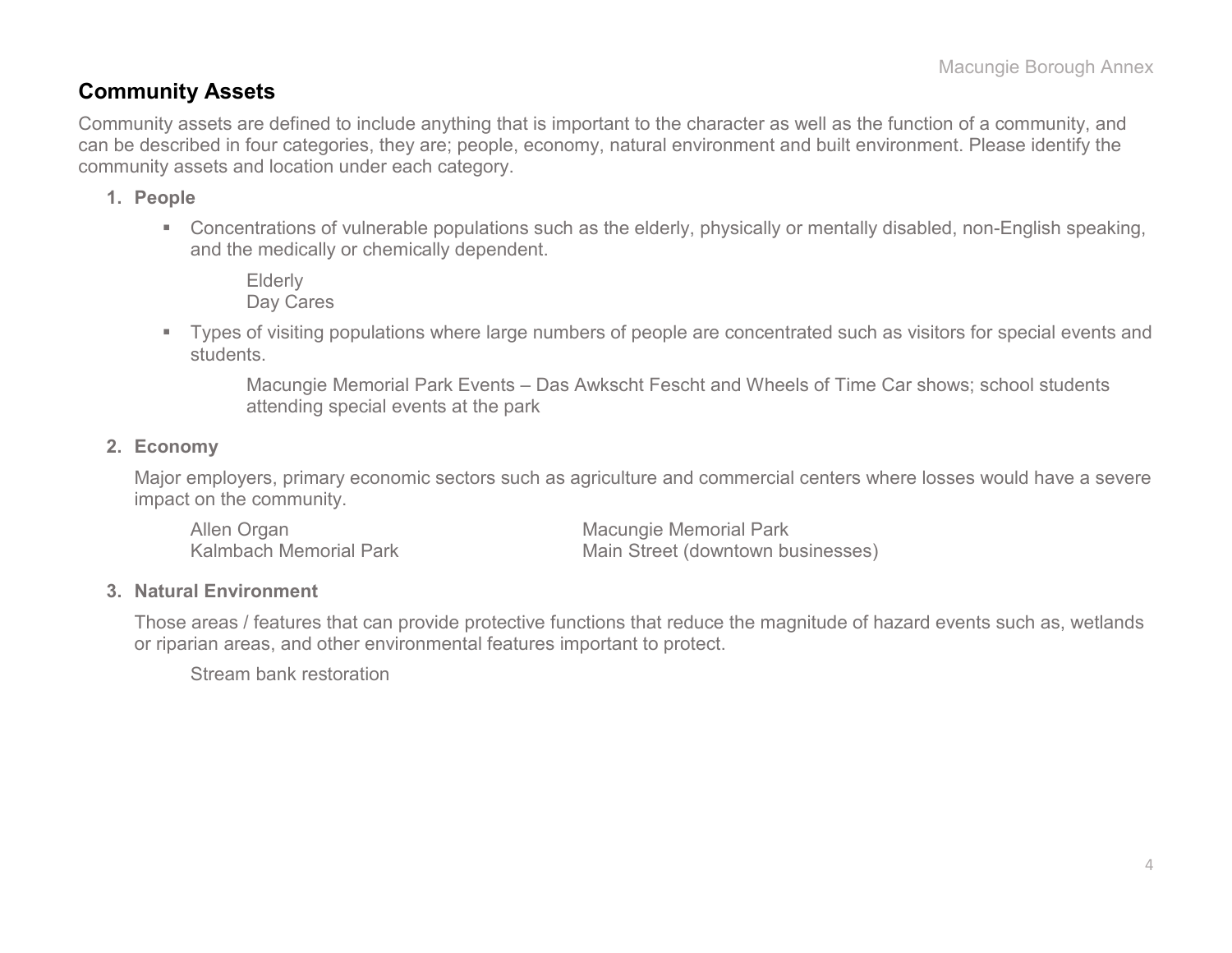### **Community Assets –** *continued*

- **4. Built Environment**
	- Existing structures such as, concentrations of buildings that may be more vulnerable to hazards based on location, age, construction type and / or condition of use.

Macungie Meadows – Housing Authority of Lehigh County Day Cares Main Street businesses and residences Building on Race Street – due to the age of the building, construction type and location

**Infrastructure systems such as water and wastewater facilities, power utilities, transportation systems,** communication systems, energy pipelines and storage.

| Macungie Borough Water System | <b>Macungie Borough Sewer System</b> |
|-------------------------------|--------------------------------------|
| Norfolk Southern Railroad     | SR 100                               |
| <b>UGI Utilities</b>          | <b>PPI</b>                           |

High potential loss facilities such as, dams, locations that house hazardous materials, military and / or civilian defense installations.

N/A

 Critical facilities such as, hospitals, medical facilities, police and fires stations, emergency operations centers, shelters, schools and airports / heliports.

| Macungie Police Department | Macungie Volunteer Fire Department         |
|----------------------------|--------------------------------------------|
| Macungie Borough Hall      | <b>Macungie Institute Community Center</b> |

Cultural / historical resources such as, museums, parks, stadiums, etc.

| <b>Macungie Historic Society</b> |  |
|----------------------------------|--|
| <b>Kalmbach Memorial Park</b>    |  |

Macungie Memorial Park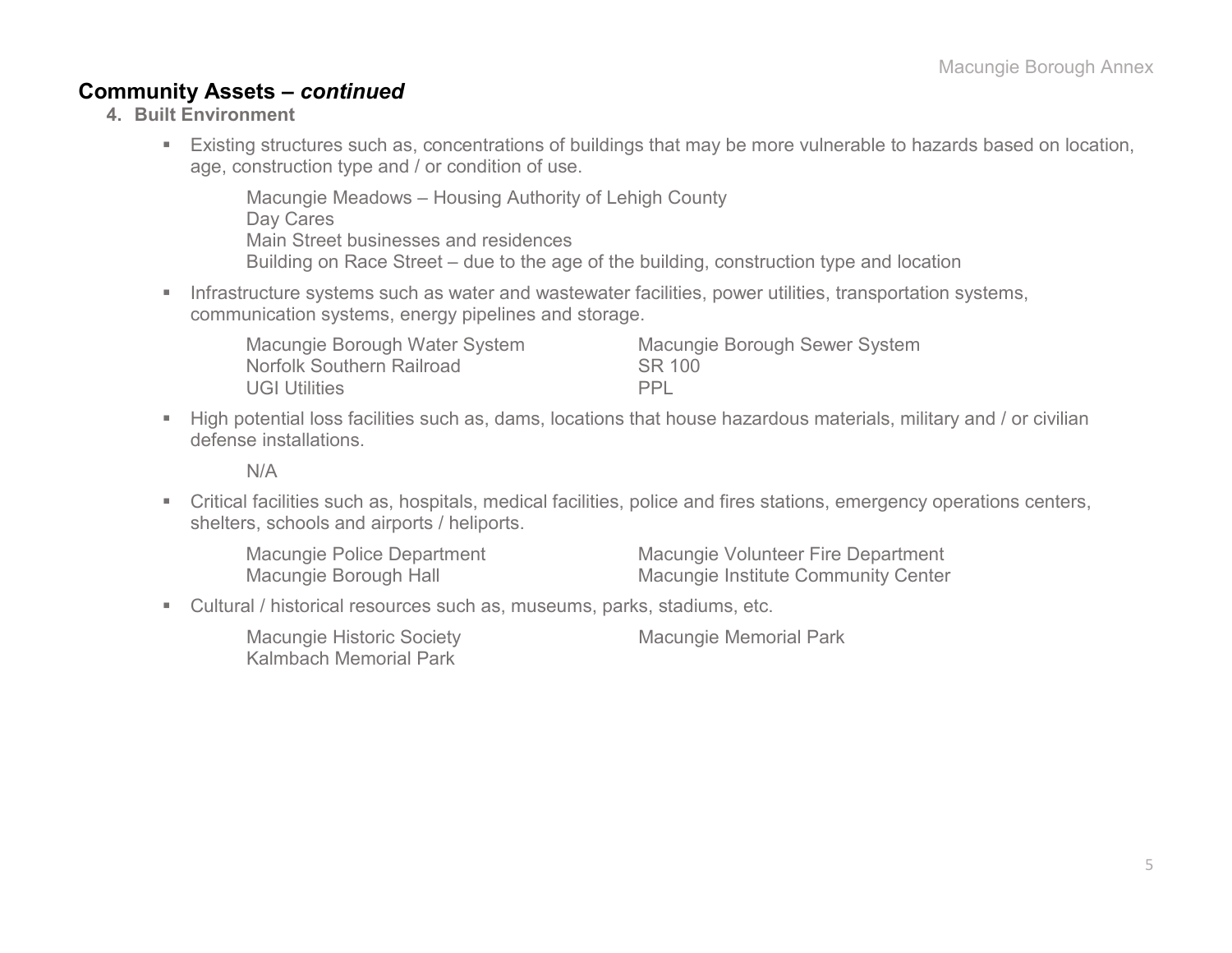# **Capability Assessment**

|            |                                                                                      | <b>Status</b>         |                                                              |                                  |                                                     | <b>Effect on</b>                                                             |                                                               | <b>Has the 2013</b>                                                                              | How can                                                                    |                                      |
|------------|--------------------------------------------------------------------------------------|-----------------------|--------------------------------------------------------------|----------------------------------|-----------------------------------------------------|------------------------------------------------------------------------------|---------------------------------------------------------------|--------------------------------------------------------------------------------------------------|----------------------------------------------------------------------------|--------------------------------------|
| Capability | <b>Regulatory</b><br><b>Tools</b><br>$\checkmark$<br><b>Programs</b><br>$\checkmark$ | Place<br>$\mathbf{C}$ | <b>Date</b><br><b>Adopted</b><br><b>or</b><br><b>Updated</b> | ent<br>mdolava<br>nder<br>⊃<br>Ă | Department /<br><b>Agency</b><br><b>Responsible</b> | <b>Hazard Loss</b><br><b>Reduction:</b><br>-Supports<br>-Neutral<br>-Hinders | <b>Change since</b><br>2013 Plan?<br>+ Positive<br>- Negative | Plan been<br>integrated<br>into the<br><b>Regulatory</b><br><b>Tool/Program</b><br>? If so, how? | these<br>capabilities<br>be expanded<br>and improved<br>to reduce<br>risk? | <b>Additional</b><br><b>Comments</b> |
|            | Comprehensive Plan                                                                   | $\boldsymbol{\times}$ | 10/2017                                                      |                                  | Administration                                      | S                                                                            | $+$                                                           | No                                                                                               |                                                                            |                                      |
|            | Capital Improvement Plan                                                             |                       |                                                              |                                  |                                                     |                                                                              |                                                               |                                                                                                  |                                                                            |                                      |
|            | Economic Development Plan                                                            |                       |                                                              |                                  |                                                     |                                                                              |                                                               |                                                                                                  |                                                                            |                                      |
|            | <b>Continuity of Operations Plan</b>                                                 |                       |                                                              |                                  |                                                     |                                                                              |                                                               |                                                                                                  |                                                                            |                                      |
|            | Stormwater Management Plan /<br>Ordinance                                            | $\times$              | 6/6/2005                                                     |                                  | Administration                                      | $\mathsf{N}$                                                                 |                                                               | <b>No</b>                                                                                        |                                                                            |                                      |
| Regulatory | Open Space Management Plan<br>(or Parks/Rec., Greenways Plan)                        | $\times$              | 2008                                                         |                                  | Administration                                      | N                                                                            |                                                               | No                                                                                               |                                                                            |                                      |
| න්         | Natural Resource Protection Plan                                                     |                       |                                                              |                                  |                                                     |                                                                              |                                                               |                                                                                                  |                                                                            |                                      |
|            | <b>Transportation Plan</b>                                                           |                       |                                                              |                                  |                                                     |                                                                              |                                                               |                                                                                                  |                                                                            |                                      |
| Planning   | <b>Historic Preservation Plan</b>                                                    |                       |                                                              |                                  |                                                     |                                                                              |                                                               |                                                                                                  |                                                                            |                                      |
| $\div$     | Floodplain Management Plan                                                           | $\times$              | 12/2013                                                      |                                  | Administration                                      | $\mathsf{N}$                                                                 |                                                               | No                                                                                               | Funding /<br>Staffing                                                      |                                      |
|            | <b>Farmland Preservation</b>                                                         |                       |                                                              |                                  |                                                     |                                                                              |                                                               |                                                                                                  |                                                                            |                                      |
|            | <b>Evacuation Plan</b>                                                               |                       |                                                              |                                  |                                                     |                                                                              |                                                               |                                                                                                  |                                                                            |                                      |
|            | Disaster Recovery Plan                                                               |                       |                                                              |                                  |                                                     |                                                                              |                                                               |                                                                                                  |                                                                            |                                      |
|            | <b>Hazard Mitigation Plan</b>                                                        | X                     | 2008                                                         |                                  | <b>LVPC</b>                                         | N                                                                            |                                                               | N/A                                                                                              |                                                                            |                                      |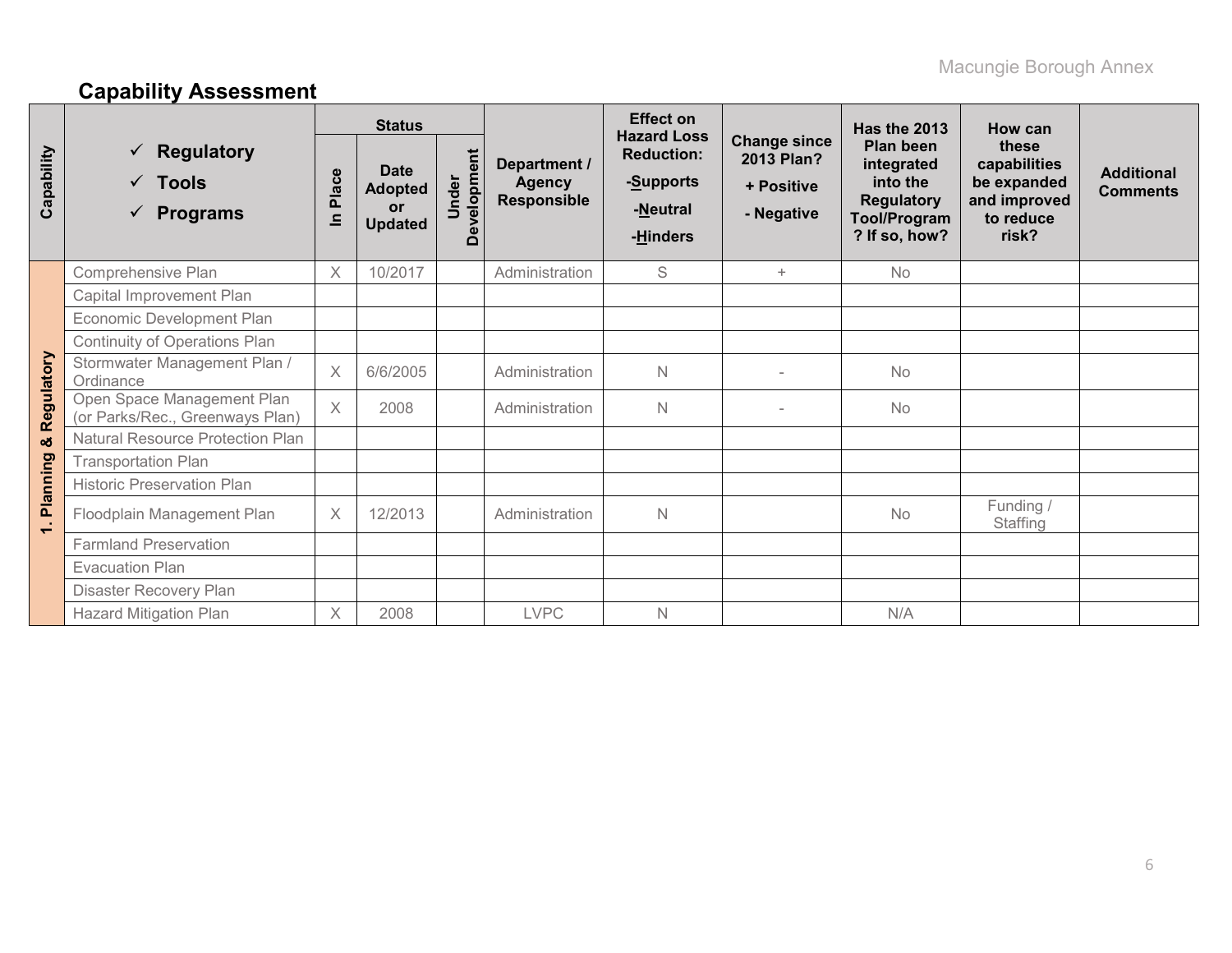|            |                                                                                  |                       | <b>Status</b>                               |                      |                                                     | <b>Effect on</b>                                                             |                                                               | <b>Has the 2013</b>                                                                       | How can                                                                    |                                      |
|------------|----------------------------------------------------------------------------------|-----------------------|---------------------------------------------|----------------------|-----------------------------------------------------|------------------------------------------------------------------------------|---------------------------------------------------------------|-------------------------------------------------------------------------------------------|----------------------------------------------------------------------------|--------------------------------------|
| Capability | $\checkmark$ Regulatory<br>$\checkmark$ Tools<br><b>Programs</b><br>$\checkmark$ | Place<br>$\mathbf{a}$ | <b>Date</b><br><b>Adopted</b><br>or Updated | Under<br>Development | Department /<br><b>Agency</b><br><b>Responsible</b> | <b>Hazard Loss</b><br><b>Reduction:</b><br>-Supports<br>-Neutral<br>-Hinders | <b>Change since</b><br>2013 Plan?<br>+ Positive<br>- Negative | Plan been<br>integrated<br>into the<br><b>Regulatory</b><br>Tool/Program<br>? If so, how? | these<br>capabilities<br>be expanded<br>and improved<br>to reduce<br>risk? | <b>Additional</b><br><b>Comments</b> |
| Regulatory | <b>Emergency Operations Plan</b>                                                 | $\times$              | 2003                                        |                      | Emergency<br>Management<br>Coordinator              | $\mathsf{N}$                                                                 |                                                               |                                                                                           | Staffing                                                                   |                                      |
|            | <b>Zoning Regulations</b>                                                        | $\times$              | 12/16/2013                                  |                      | Administration                                      | $\mathsf{N}$                                                                 |                                                               |                                                                                           |                                                                            |                                      |
| න්         | <b>Floodplain Regulations</b>                                                    | $\times$              | 12/16/2013                                  |                      | Administration                                      | $\mathsf{N}$                                                                 |                                                               | No                                                                                        |                                                                            |                                      |
|            | <b>NFIP Participation</b>                                                        | X                     | 7/21/2008                                   |                      | Administration                                      | $\mathbb N$                                                                  |                                                               |                                                                                           |                                                                            |                                      |
| Planning   | <b>Building Code</b>                                                             | $\times$              | 10/15/2012                                  |                      | Administration                                      | $\mathsf{N}$                                                                 |                                                               |                                                                                           |                                                                            |                                      |
|            | Fire Code                                                                        |                       |                                             |                      |                                                     |                                                                              |                                                               |                                                                                           |                                                                            |                                      |
|            | Other                                                                            |                       |                                             |                      |                                                     |                                                                              |                                                               |                                                                                           |                                                                            |                                      |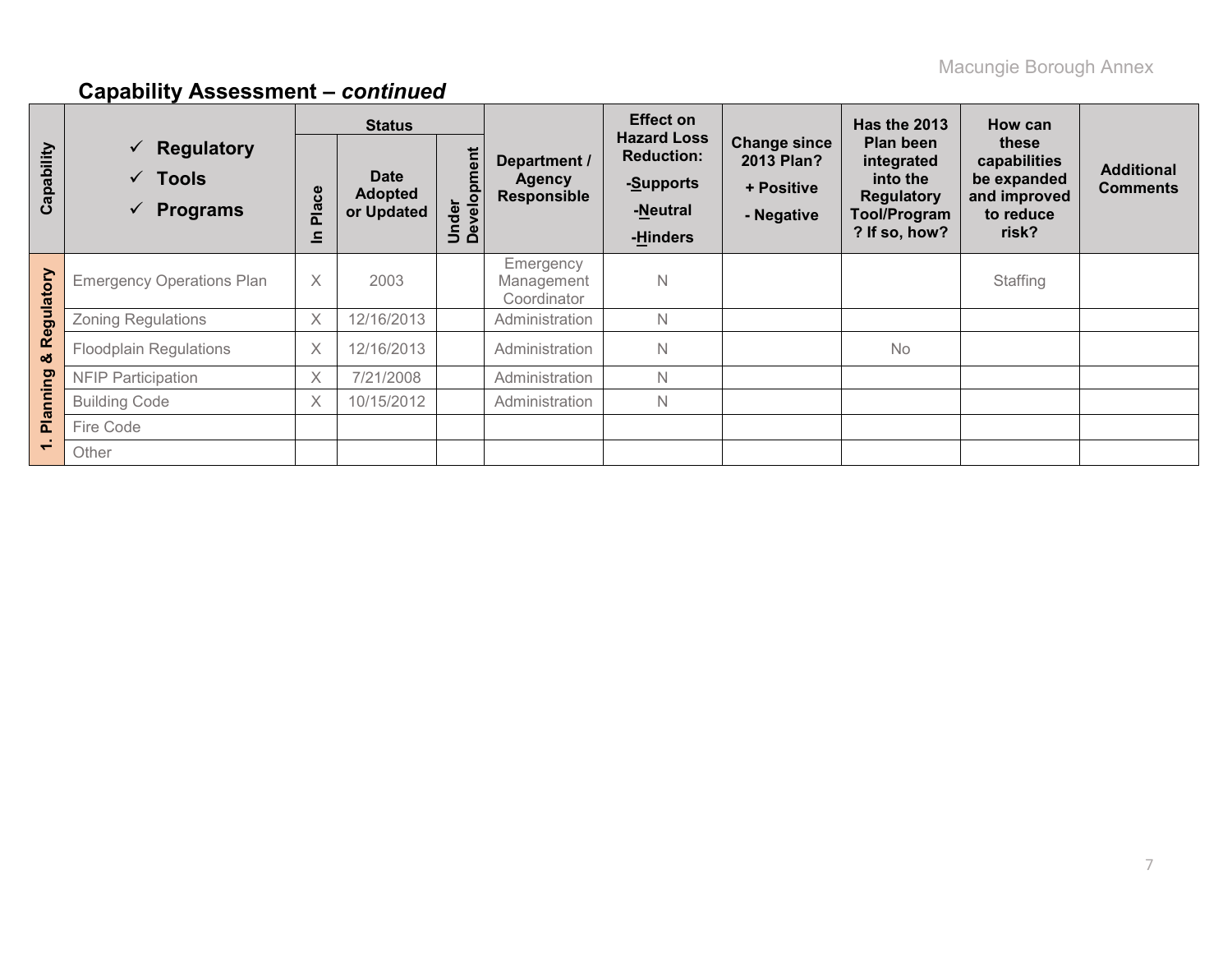| Capability              | $\checkmark$ Staff<br><b>Personnel</b><br><b>Resources</b><br>$\checkmark$                                                       | <b>Yes</b> | <b>No</b> | Department /<br><b>Agency</b>              | Change<br><b>since 2013</b><br>Plan?<br>+ Positive<br>- Negative | How can these<br>capabilities be<br>expanded and<br>improved to<br>reduce risk? | <b>Additional</b><br><b>Comments</b>                    |
|-------------------------|----------------------------------------------------------------------------------------------------------------------------------|------------|-----------|--------------------------------------------|------------------------------------------------------------------|---------------------------------------------------------------------------------|---------------------------------------------------------|
|                         | Planners (with land use / land development knowledge)                                                                            | X          |           | Borough<br>Engineer                        | N <sub>o</sub>                                                   | training                                                                        |                                                         |
|                         | Planners or engineers (with natural and / or human-caused hazards<br>knowledge)                                                  | $\times$   |           | Borough<br>Engineer                        | <b>No</b>                                                        | training                                                                        |                                                         |
| Technology              | Engineers or professionals trained in building and / or infrastructure<br>construction practices (including building inspectors) | $\times$   |           | Borough<br>Engineer                        | <b>No</b>                                                        | training                                                                        |                                                         |
|                         | <b>Emergency Manager</b>                                                                                                         | X          |           | Council                                    | <b>No</b>                                                        | training                                                                        |                                                         |
|                         | Floodplain administrator / manager                                                                                               | $\times$   |           | Zoning/Admin                               | <b>No</b>                                                        | training                                                                        |                                                         |
| ಯ<br>Administrative     | Land surveyors                                                                                                                   | $\times$   |           | Borough<br>Engineer                        | No.                                                              | training                                                                        |                                                         |
|                         | Staff familiar with the hazards of the community                                                                                 | $\times$   |           | Zoning/Code<br>Enforcement/Ad<br>min       | <b>No</b>                                                        | training                                                                        |                                                         |
|                         | Personnel skilled in Geographical Information Systems (GIS) and / or<br>FEMA's HAZUS program                                     | $\times$   |           | Code<br>Enforcement                        | Yes                                                              | training                                                                        | Our current<br>zoning officer<br>knows GIS.             |
| $\overline{\mathbf{N}}$ | Grant writers or fiscal staff to handle large / complex grants                                                                   |            |           | Borough<br>Engineer/<br>Borough<br>Manager | Yes                                                              | training                                                                        | Borough<br>Engineer has<br>grant writing<br>capability. |
|                         | Other                                                                                                                            |            |           |                                            |                                                                  |                                                                                 |                                                         |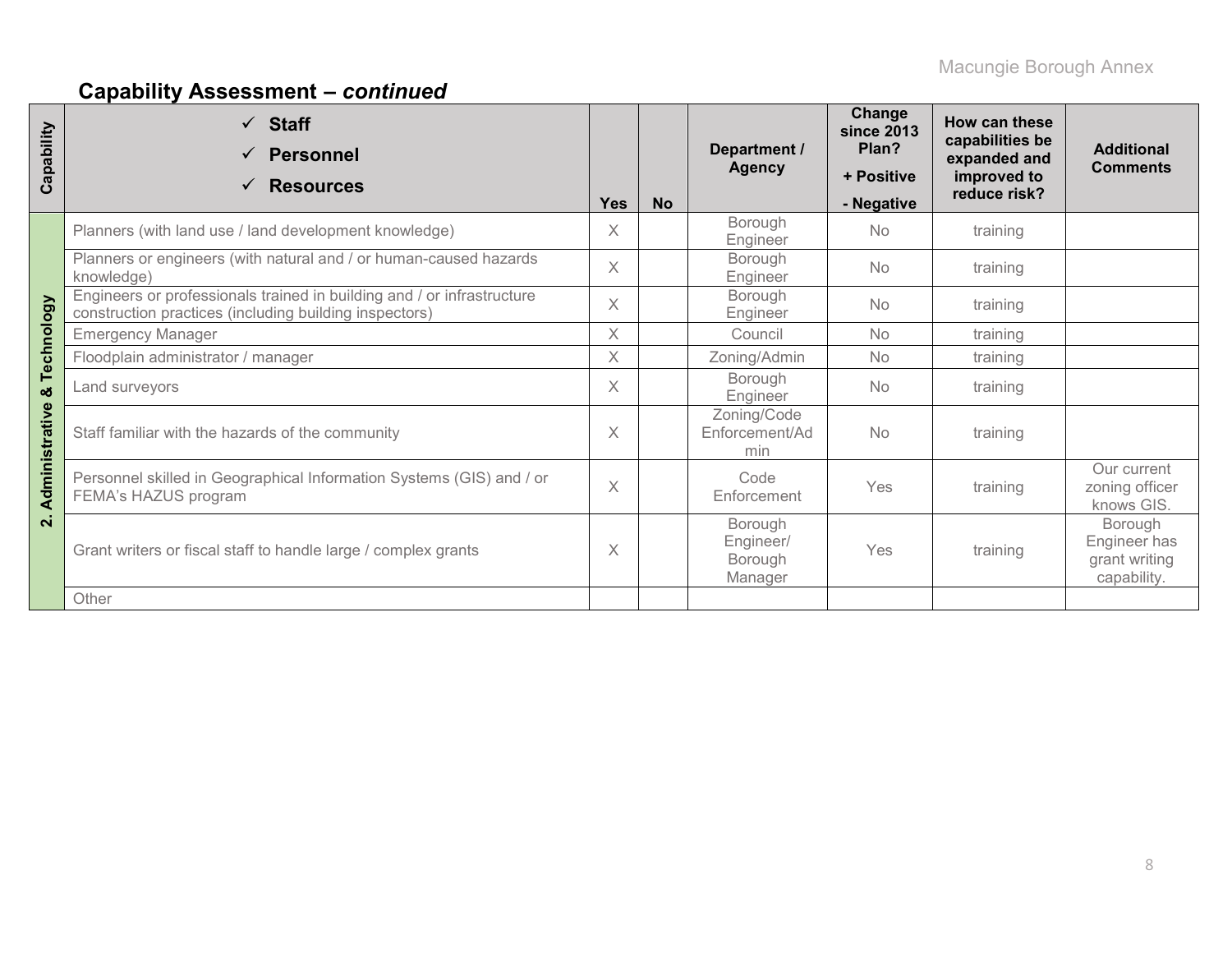| Capability                    |                                                         | <b>Yes</b> | <b>No</b> | Department /<br><b>Agency</b>        | <b>Change since</b><br>2013 Plan?<br>+ Positive<br>- Negative | How can these<br>capabilities be<br>expanded and<br>improved to<br>reduce risk? | <b>Additional</b><br><b>Comments</b> |
|-------------------------------|---------------------------------------------------------|------------|-----------|--------------------------------------|---------------------------------------------------------------|---------------------------------------------------------------------------------|--------------------------------------|
|                               | Capital improvement programming                         |            | X         |                                      |                                                               |                                                                                 |                                      |
| ഗ                             | <b>Community Development Block Grants (CDBG)</b>        | X.         |           | Administration                       | <b>No</b>                                                     |                                                                                 |                                      |
|                               | Special purposes taxes                                  |            | X         |                                      |                                                               |                                                                                 |                                      |
|                               | Gas / Electricity utility fees                          |            | X         |                                      |                                                               |                                                                                 |                                      |
| W<br>ø<br>œ                   | Water / Sewer fees                                      | X.         |           | Borough Council<br>/ Water Authority | <b>No</b>                                                     |                                                                                 |                                      |
| c <sub>i</sub> a <sub>i</sub> | Stormwater utility fees                                 |            | X         |                                      |                                                               |                                                                                 |                                      |
| <b>Eina</b>                   | Development impact fees                                 |            | X         |                                      |                                                               |                                                                                 |                                      |
|                               | General obligation, revenue, and / or special tax bonds |            | X         |                                      |                                                               |                                                                                 |                                      |
| ∾                             | Partnering arrangements or intergovernmental agreements |            |           |                                      |                                                               |                                                                                 |                                      |
|                               | Other                                                   |            |           |                                      |                                                               |                                                                                 |                                      |

| Capability                 | Program<br>$\checkmark$<br>Organization                                                                                                                           | <b>Yes</b> | <b>No</b> | Department /<br><b>Agency</b> | <b>Change since</b><br>2013 Plan?<br>+ Positive<br>- Negative | How can these<br>capabilities be<br>expanded and<br>improved to<br>reduce risk? | <b>Additional</b><br><b>Comments</b> |
|----------------------------|-------------------------------------------------------------------------------------------------------------------------------------------------------------------|------------|-----------|-------------------------------|---------------------------------------------------------------|---------------------------------------------------------------------------------|--------------------------------------|
|                            | <b>Firewise Communities Certification</b>                                                                                                                         |            | X         |                               |                                                               |                                                                                 |                                      |
|                            | <b>StormReady Certification</b>                                                                                                                                   |            | $\times$  |                               |                                                               |                                                                                 |                                      |
|                            | Natural disaster or safety-related school programs                                                                                                                |            | Χ         |                               |                                                               |                                                                                 |                                      |
| Outreach<br>ಯ<br>Education | Ongoing public education or information programs such as,<br>responsible water use, fire safety, household preparedness, and<br>environmental education.          | X          |           | Borough<br>Manager            | <b>No</b>                                                     |                                                                                 |                                      |
|                            | Public-private partnership initiatives addressing disaster related<br>issues.                                                                                     |            | X         |                               |                                                               |                                                                                 |                                      |
|                            | Local citizen groups or non-profit organizations focused on<br>environmental protection, emergency preparedness, access and<br>functional needs populations, etc. |            | X         |                               |                                                               |                                                                                 |                                      |
|                            | Other                                                                                                                                                             |            |           |                               |                                                               |                                                                                 |                                      |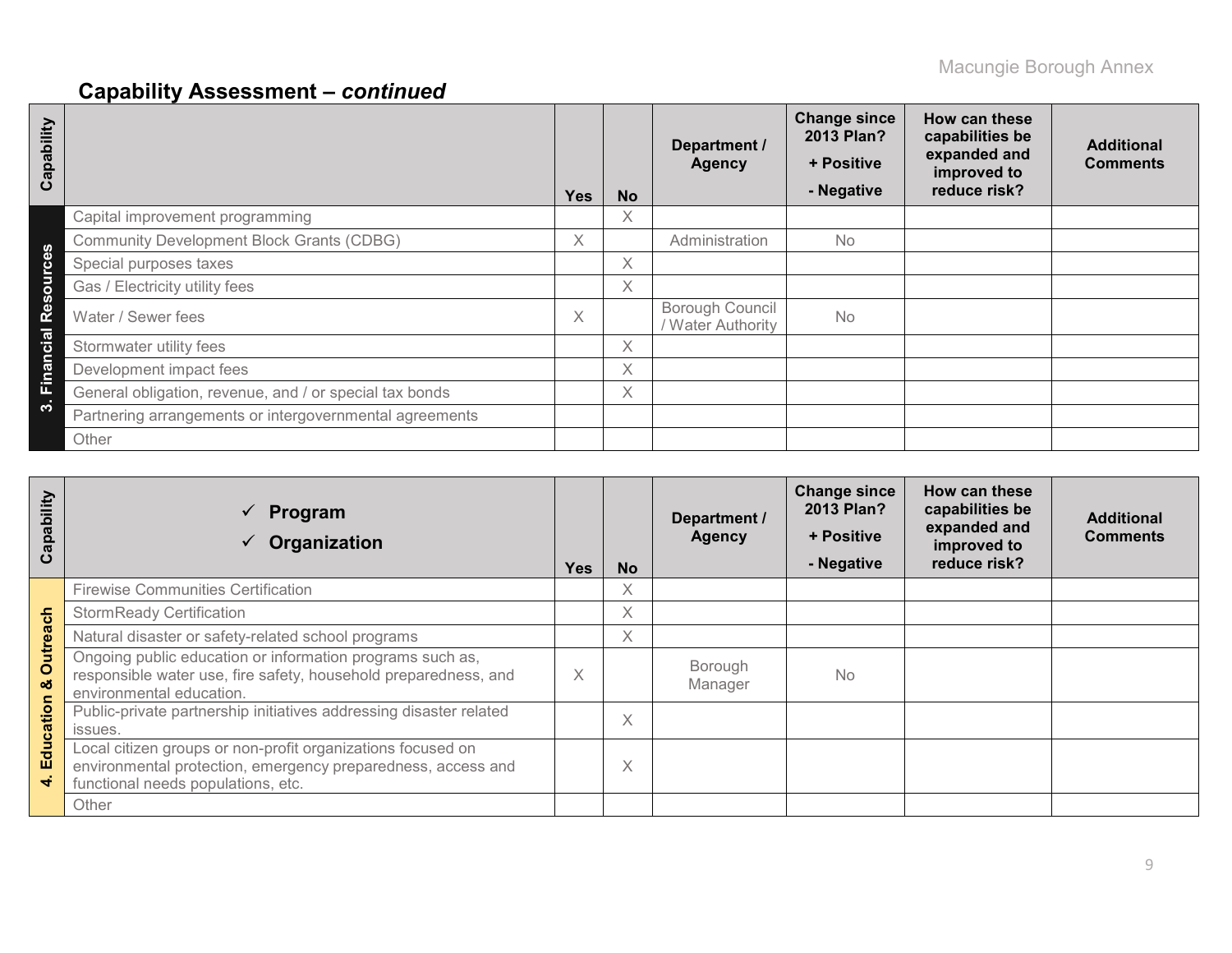| 写<br>ō                   |                               | <b>Degree of Capability</b> |                 |      | <b>Change since the 2013 Hazard</b><br><b>Mitigation Plan?</b>       | <b>Additional Comments</b> |
|--------------------------|-------------------------------|-----------------------------|-----------------|------|----------------------------------------------------------------------|----------------------------|
| ဇ္တ<br>ပိ                |                               | Limited                     | <b>Moderate</b> | High | If so, how?                                                          |                            |
|                          | Planning and Regulatory       | Χ                           |                 |      | Yes, less staff now                                                  |                            |
| nent<br>Self             | Administrative and Technical  | Χ                           |                 |      | Yes, less staff now                                                  |                            |
| ဖ္ပ<br>മ<br><u>ທ່ ທີ</u> | Financial                     | X                           |                 |      | Yes, other unfunded mandates are<br>utilizing the Borough's funding. |                            |
| ∢                        | <b>Education and Outreach</b> | $\checkmark$                |                 |      | Yes, less staff now                                                  |                            |

## **Known or Anticipated Future Development / Redevelopment**

| Development /<br><b>Property Name</b> | <b>Type of Development</b> | <b>Number of Structures</b> | Location                          | <b>Known Hazard Zone</b> | <b>Description / Status</b>                  |
|---------------------------------------|----------------------------|-----------------------------|-----------------------------------|--------------------------|----------------------------------------------|
| <b>Main Street Commons</b>            | Commercial                 | at this time                | 200 West Main Street,<br>Macungie |                          | Development is still in<br>planning stage.   |
| Estates at Brookside                  | Residential                |                             | Willow Lane, Macungie             |                          | Development is in the<br>construction phase. |
| Stone Hill Station                    | Residential                | 31                          | Spring Street, Macungie           |                          | Development is in the<br>planning stage.     |

## **Natural & Non-Natural Event History Specific to Macungie Borough**

| Type of Event and Date(s)               | <b>FEMA Disaster #</b><br>(if applicable) | Local Damage(s) or Loss(es)                                   |  |  |  |  |
|-----------------------------------------|-------------------------------------------|---------------------------------------------------------------|--|--|--|--|
| Winter Storm Jonas - 1/2016             | DR-4267-PA                                | No damage or losses, only expenses for overtime snow removal. |  |  |  |  |
| Pennsylvania COVID-19 Pandemic - 1/2020 | DR-4506-PA                                | Emergency Protective measures to combat COVID-19 Pandemic.    |  |  |  |  |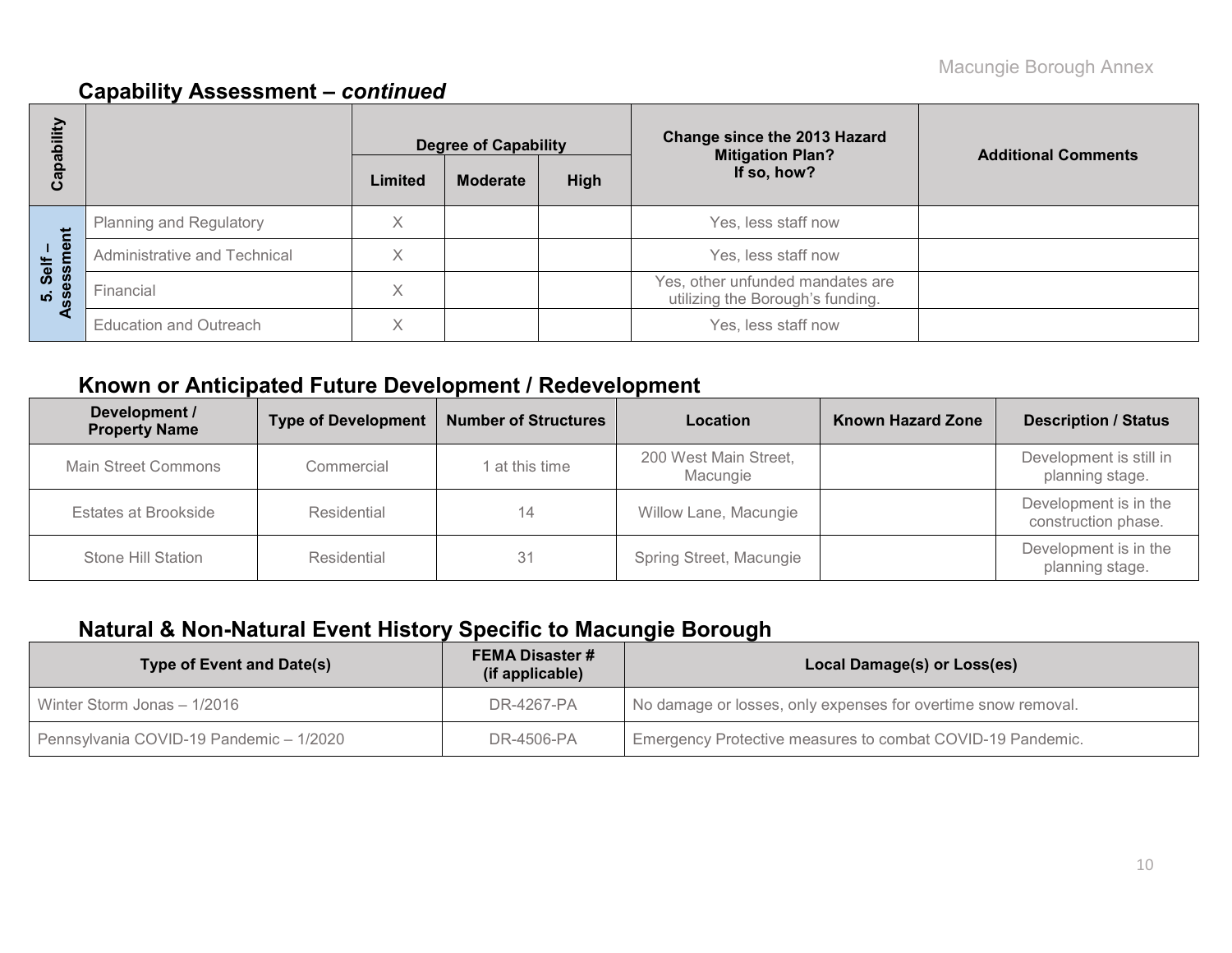# **2013 Municipal Action Plan Status**

|                         |                                                                                                                                                                                                                                                                                                                                                                                                                                                                                                                   |                          |                      | <b>Status</b> |           |                         |                                                                                                                                                                                            |  |
|-------------------------|-------------------------------------------------------------------------------------------------------------------------------------------------------------------------------------------------------------------------------------------------------------------------------------------------------------------------------------------------------------------------------------------------------------------------------------------------------------------------------------------------------------------|--------------------------|----------------------|---------------|-----------|-------------------------|--------------------------------------------------------------------------------------------------------------------------------------------------------------------------------------------|--|
|                         | <b>Existing Mitigation Action</b><br>(from 2013 Hazard Mitigation Plan)                                                                                                                                                                                                                                                                                                                                                                                                                                           | No Progress /<br>Unknown | Progress<br>$\equiv$ | Continuous    | Completed | Discontinued            | <b>Additional Comments</b>                                                                                                                                                                 |  |
| 1                       | Streambank stabilization                                                                                                                                                                                                                                                                                                                                                                                                                                                                                          | X                        |                      |               |           |                         | The Borough will be performing streambank<br>restoration along Mountain Creek as part of our<br>MS4 Program.                                                                               |  |
| $\overline{2}$          | Implement flood control projects as identified in the 2006 plan, specifically<br>at the following locations:<br>150 Locust Street; 100, 138 and 140 W. Main Street; 50, 50 rear, 74-76<br>Race Street; Norfolk Southern Railroad; 235 S. Walnut Street; 101 N.<br>Church Street; 200 Cotton Street; 143 E. Main Street; 50 N. Poplar Street                                                                                                                                                                       |                          |                      |               | $\times$  |                         | Norfolk Southern Railroad removed sediment<br>from the Swabia Creek streambed at Rt.<br>100. Action carried through to the 2018 Action<br>Plan.                                            |  |
| 3                       | Address flood problems along Mountain Creek and Swabia Creek.                                                                                                                                                                                                                                                                                                                                                                                                                                                     |                          |                      |               |           | $\overline{\mathsf{X}}$ | Discontinued this project due to uncooperative<br>property owners and historic artifacts requiring<br>Phase III archaeological dig. Action not carried<br>through to the 2018 Action Plan. |  |
| $\overline{\mathbf{4}}$ | Work with Lehigh County EMA to install backup power at the Macungie<br>Well #1/Public Works Building - 301 South Church Street. This project part<br>of the Lehigh Countywide Generator Project, funded through 2008 LPDM.                                                                                                                                                                                                                                                                                        |                          |                      |               | $\times$  |                         | Borough installed a backup generator for Well #1<br>with funding from a FEMA grant through Lehigh<br>County. Action not carried through to the 2018<br>Action Plan.                        |  |
| 5                       | Retrofit structures located in hazard-prone areas to protect structures from<br>future damage, with repetitive loss and severe repetitive loss properties as<br>priority.<br>Phase 1: Identify appropriate candidates for retrofitting based on cost-<br>effectiveness versus relocation.<br>Phase 2: Where retrofitting is determined to be a viable option, work with<br>property owners toward implementation of that action based on available<br>funding from FEMA and local match availability.             | $\times$                 |                      |               |           |                         | Insufficient staffing to complete this project.                                                                                                                                            |  |
| $6\phantom{1}$          | Purchase, or relocate structures located in hazard- prone areas to protect<br>structures from future damage, with repetitive loss and severe repetitive<br>loss properties as priority.<br>Phase 1: Identify appropriate candidates for relocation based on cost-<br>effectiveness versus retrofitting.<br>Phase 2: Where relocation is determined to be a viable option, work with<br>property owners toward implementation of that action based on available<br>funding from FEMA and local match availability. | $\times$                 |                      |               |           |                         | Insufficient staffing to complete this project.                                                                                                                                            |  |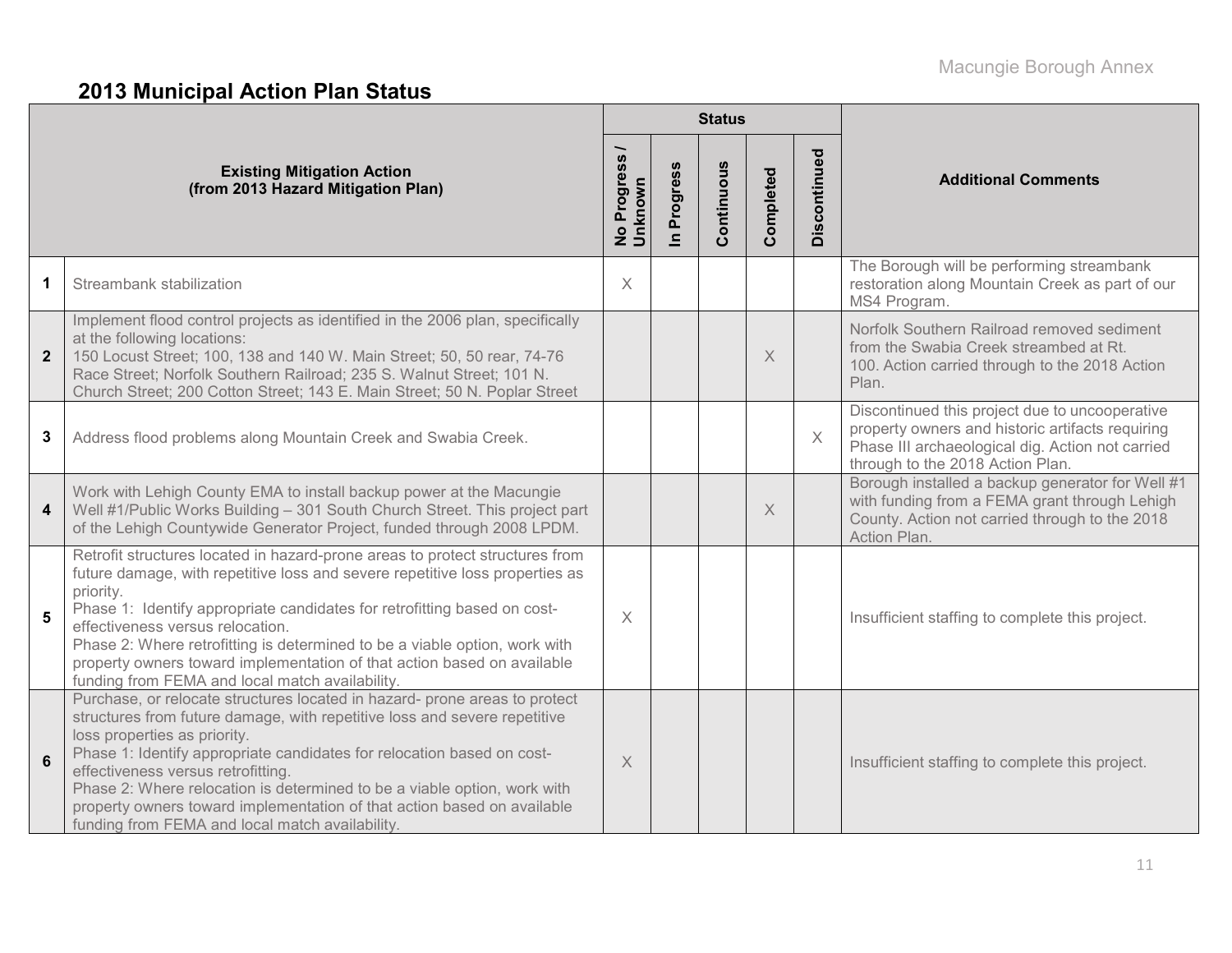# **2013 Municipal Action Plan Status –** *continued*

|                |                                                                                                                                                                                                                                                                                                                                                                                                                                                                                                                                       |                          |                          | <b>Status</b> |           |              |                                     |
|----------------|---------------------------------------------------------------------------------------------------------------------------------------------------------------------------------------------------------------------------------------------------------------------------------------------------------------------------------------------------------------------------------------------------------------------------------------------------------------------------------------------------------------------------------------|--------------------------|--------------------------|---------------|-----------|--------------|-------------------------------------|
|                | <b>Existing Mitigation Action</b><br>(from 2013 Hazard Mitigation Plan)                                                                                                                                                                                                                                                                                                                                                                                                                                                               | No Progress /<br>Unknown | Progress<br>$\mathbf{a}$ | Continuous    | Completed | Discontinued | <b>Additional Comments</b>          |
| $\overline{7}$ | Maintain compliance with and good-standing in the NFIP including adoption<br>and enforcement of floodplain management requirements (e.g. regulating<br>all new and substantially improved construction in Special Hazard Flood<br>Areas), floodplain identification and mapping, and flood insurance outreach<br>to the community.<br>Further, continue to meet and/or exceed the minimum NFIP standards and<br>criteria through the following NFIP- related continued compliance actions<br>identified below.                        |                          |                          | $\times$      |           |              |                                     |
| 8              | Conduct and facilitate community and public education and outreach for<br>residents and businesses to include, but not be limited to, the following to<br>promote and effect natural hazard risk reduction:<br>Provide and maintain links to the HMP website, and regularly post notices<br>on the County/municipal homepage(s) referencing the HMP webpages.<br>Work with neighborhood associations, civic and business groups to<br>disseminate information on flood insurance and the availability of mitigation<br>grant funding. |                          |                          | X             |           |              |                                     |
| 9              | Continue to support the implementation, monitoring, maintenance, and<br>updating of this Plan, as defined in Section 7.0                                                                                                                                                                                                                                                                                                                                                                                                              |                          | $\times$                 |               |           |              |                                     |
| 10             | Complete the ongoing updates of the Comprehensive Emergency<br><b>Management Plans</b>                                                                                                                                                                                                                                                                                                                                                                                                                                                | $\times$                 |                          |               |           |              | No Emergency Management Coordinator |
| 11             | Create/enhance/maintain mutual aid agreements with neighboring<br>communities for continuity of operations.                                                                                                                                                                                                                                                                                                                                                                                                                           |                          |                          | X             |           |              |                                     |
| 12             | Identify and develop agreements with entities that can provide support with<br>FEMA/PEMA paperwork after disasters; qualified damage assessment<br>personnel - Improve post-disaster capabilities - damage assessment;<br>FEMA/PEMA paperwork compilation, submissions, record-keeping                                                                                                                                                                                                                                                |                          |                          | X             |           |              |                                     |
| 13             | Work with regional agencies (i.e. County and PEMA) to help develop<br>damage assessment capabilities at the local level through such things as<br>training programs, certification of qualified individuals (e.g. code officials,<br>floodplain managers, engineers)                                                                                                                                                                                                                                                                  |                          |                          | X             |           |              |                                     |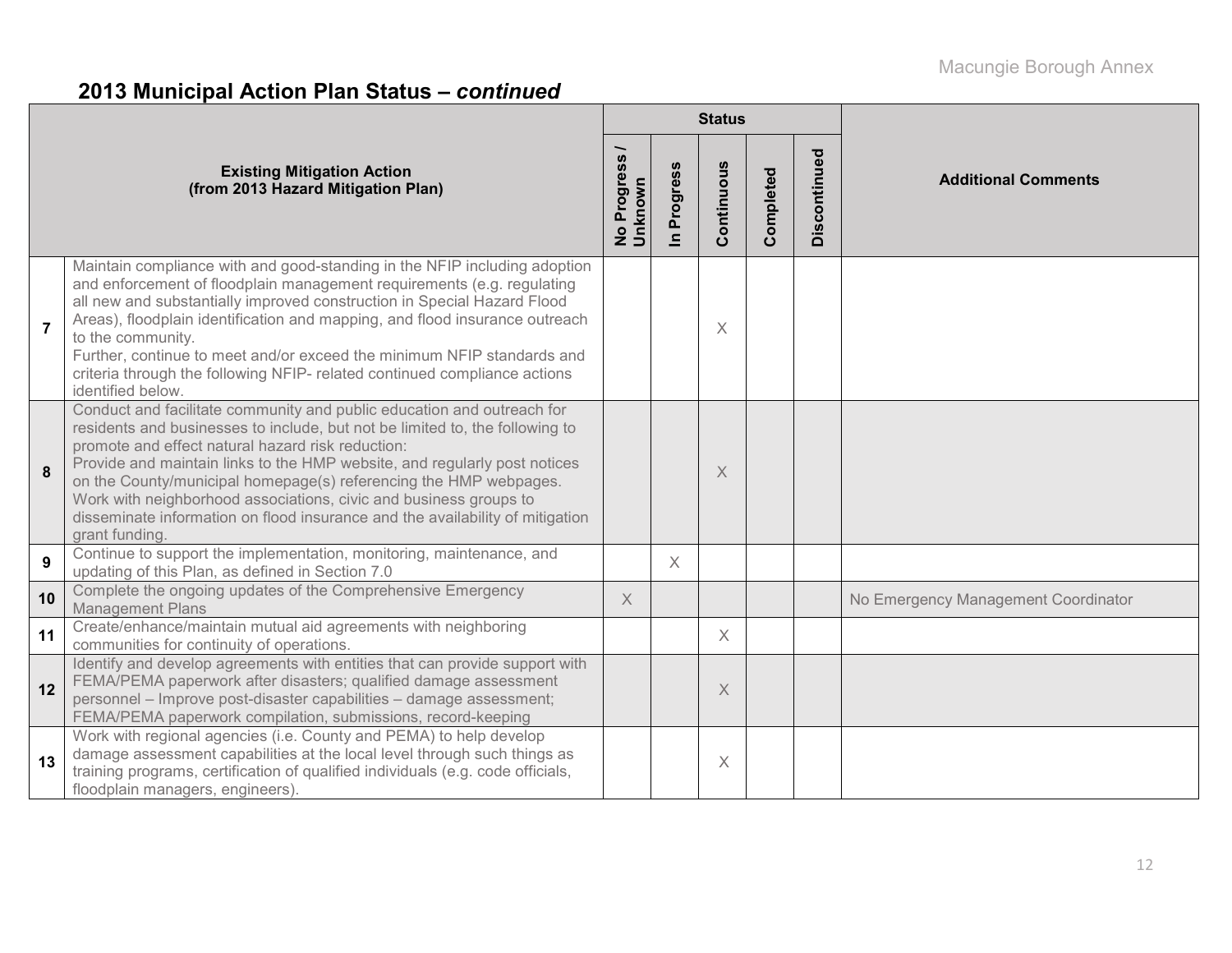#### **Notes:**

- **1.** Actions not carried through to the 2018 Action Plan are so noted.
- **2.** To maintain National Flood Insurance Program (NFIP) compliance, actions related to the NFIP were carried through to the 2018 Action Plan even if identified by the municipality as completed.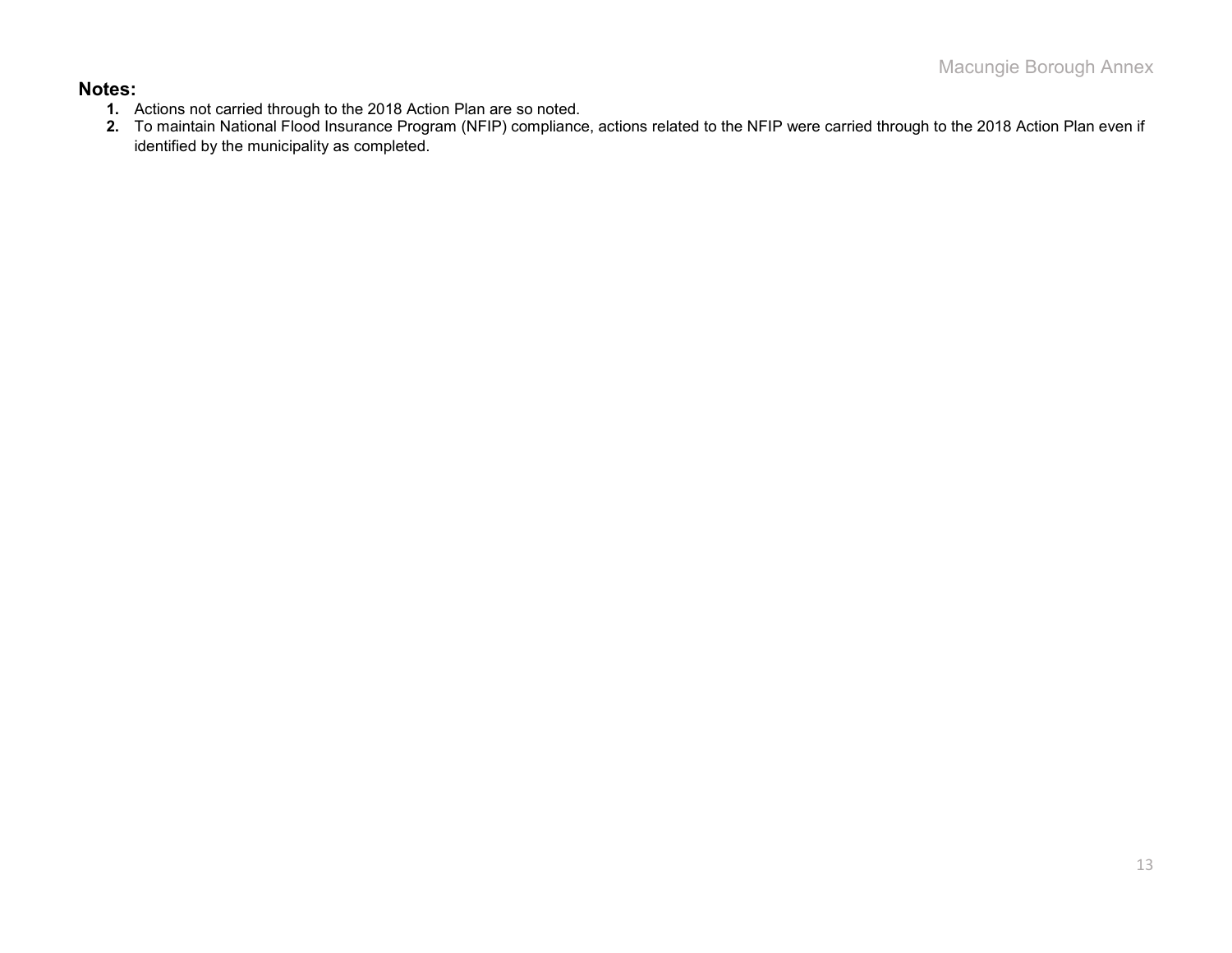# **2018 Mitigation Action Plan**

|                | <b>Mitigation Action</b>                                                                                                                                                                                                                                                                                                                                                                                                                                                                                                | <b>Mitigation</b><br><b>Technique</b><br>Category | Hazard(s)<br><b>Addressed</b> | <b>Priority</b><br>(H/M/L) | <b>Estimated</b><br><b>Cost</b> | <b>Potential</b><br><b>Funding</b>                                                                                | <b>Lead Agency</b><br>/ Department                                                                                           | Implementation<br><b>Schedule</b>      | <b>Applies to</b><br>New and / or<br><b>Existing</b><br><b>Structures</b> |
|----------------|-------------------------------------------------------------------------------------------------------------------------------------------------------------------------------------------------------------------------------------------------------------------------------------------------------------------------------------------------------------------------------------------------------------------------------------------------------------------------------------------------------------------------|---------------------------------------------------|-------------------------------|----------------------------|---------------------------------|-------------------------------------------------------------------------------------------------------------------|------------------------------------------------------------------------------------------------------------------------------|----------------------------------------|---------------------------------------------------------------------------|
| 1.             | Stream bank stabilization                                                                                                                                                                                                                                                                                                                                                                                                                                                                                               | Natural<br>Systems<br>Protection                  | Flood                         | Medium                     | High                            | <b>FEMA</b><br>Mitigation<br>Grant<br>Programs<br>and local<br>budget (or<br>property<br>owner) for<br>cost share | Municipality<br>(via Municipal<br>Engineer/NFIP<br>Floodplain<br>Administrator)<br>with support<br>from PEMA,<br><b>FEMA</b> | Long-term<br>(depending on<br>funding) | Existing                                                                  |
| $\overline{2}$ | Implement flood control projects as<br>identified in the 2006 plan,<br>specifically at the following locations:<br>150 Locust Street; 100, 138 and 140<br>W. Main Street; 50, 50 rear, 74-76<br>Race Street; 235 S. Walnut Street;<br>101 N. Church Street; 200 Cotton<br>Street; 143 E. Main Street; 50 N.<br><b>Poplar Street</b>                                                                                                                                                                                     | Structure &<br>Infrastructure                     | Flood                         | High                       | <b>High</b>                     | <b>FEMA</b><br>Mitigation<br>Grant<br>Programs<br>and local<br>budget (or<br>property<br>owner) for<br>cost share | Municipality<br>(via Municipal<br>Engineer/NFIP<br>Floodplain<br>Administrator)<br>with support<br>from PEMA,<br><b>FEMA</b> | Long-term<br>(depending on<br>funding) | Existing                                                                  |
| $\mathbf{3}$   | Retrofit structures located in hazard-<br>prone areas to protect structures from<br>future damage, with repetitive loss<br>and severe repetitive loss properties<br>as priority. Phase 1: Identify<br>appropriate candidates for retrofitting<br>based on cost-effectiveness versus<br>relocation.<br>Phase 2: Where retrofitting is<br>determined to be a viable option,<br>work with property owners toward<br>implementation of that action based<br>on available funding from FEMA and<br>local match availability. | Structure &<br>Infrastructure                     | Flood                         | High                       | High                            | <b>FEMA</b><br>Mitigation<br>Grant<br>Programs<br>and local<br>budget (or<br>property<br>owner) for<br>cost share | Municipality<br>(via Municipal<br>Engineer/NFIP<br>Floodplain<br>Administrator)<br>with support<br>from PEMA,<br><b>FEMA</b> | Long-term<br>(depending on<br>funding) | Existing                                                                  |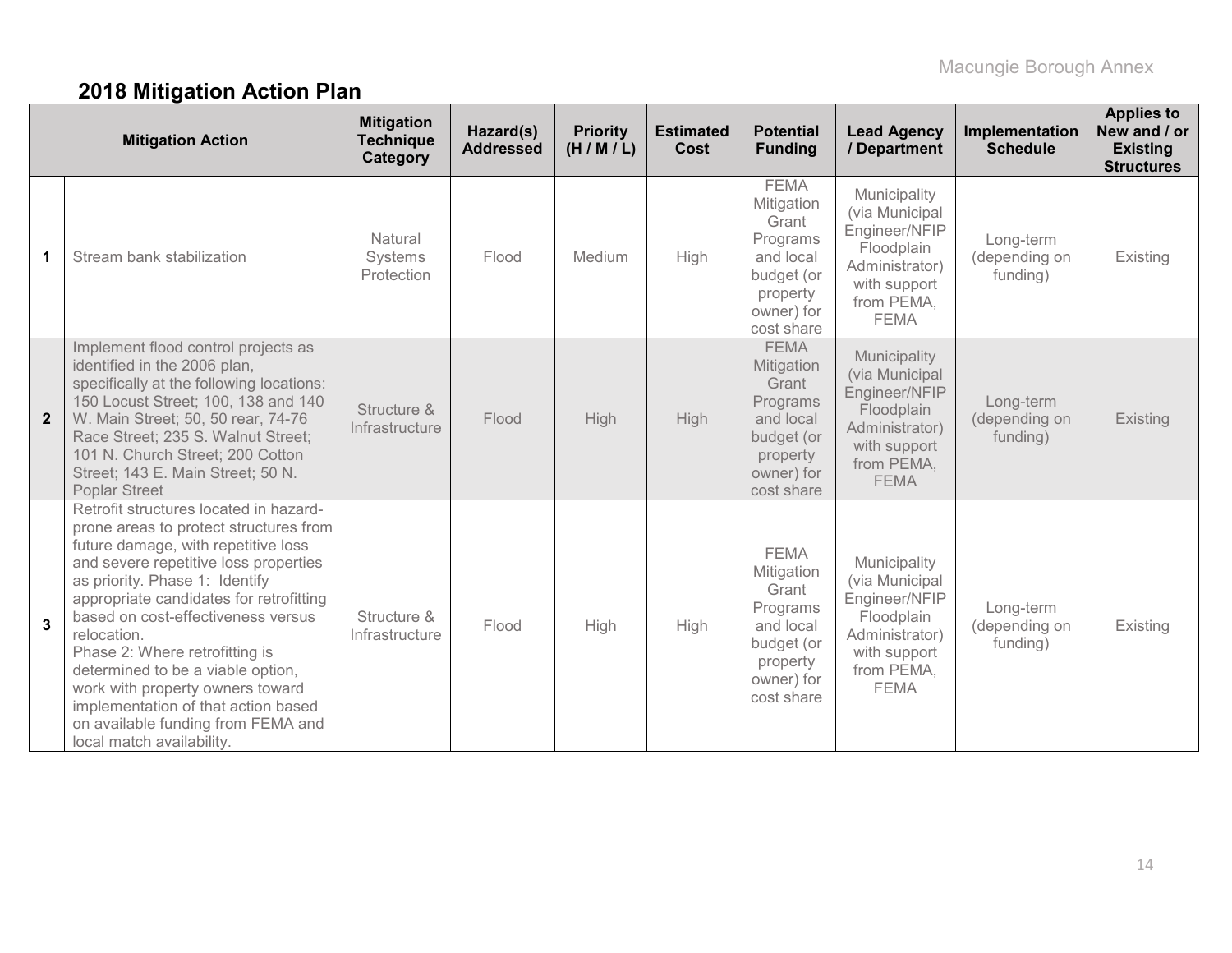# **2018 Mitigation Action Plan –** *continued*

|                  | <b>Mitigation Action</b>                                                                                                                                                                                                                                                                                                                                                                                                                                                                                                              | <b>Mitigation</b><br><b>Technique</b><br>Category | Hazard(s)<br><b>Addressed</b> | <b>Priority</b><br>(H/M/L) | <b>Estimated</b><br>Cost | <b>Potential</b><br><b>Funding</b>                                                                                | <b>Lead Agency</b><br>/ Department                                                                                               | Implementation<br><b>Schedule</b>      | <b>Applies to</b><br>New and / or<br><b>Existing</b><br><b>Structures</b> |
|------------------|---------------------------------------------------------------------------------------------------------------------------------------------------------------------------------------------------------------------------------------------------------------------------------------------------------------------------------------------------------------------------------------------------------------------------------------------------------------------------------------------------------------------------------------|---------------------------------------------------|-------------------------------|----------------------------|--------------------------|-------------------------------------------------------------------------------------------------------------------|----------------------------------------------------------------------------------------------------------------------------------|----------------------------------------|---------------------------------------------------------------------------|
| $\boldsymbol{4}$ | Purchase, or relocate structures<br>located in hazard- prone areas to<br>protect structures from future<br>damage, with repetitive loss and<br>severe repetitive loss properties as<br>priority.<br>Phase 1: Identify appropriate<br>candidates for relocation based on<br>cost-effectiveness versus retrofitting.<br>Phase 2: Where relocation is<br>determined to be a viable option,<br>work with property owners toward<br>implementation of that action based<br>on available funding from FEMA and<br>local match availability. | Structure &<br>Infrastructure                     | Flood                         | High                       | High                     | <b>FEMA</b><br>Mitigation<br>Grant<br>Programs<br>and local<br>budget (or<br>property<br>owner) for<br>cost share | Municipality<br>(via Municipal<br>Engineer/NFIP<br>Floodplain<br>Administrator)<br>with support<br>from PEMA,<br><b>FEMA</b>     | Long-term<br>(depending on<br>funding) | Existing                                                                  |
| $5\phantom{.0}$  | Maintain compliance with and good<br>standing in the NFIP including<br>adoption and enforcement of<br>floodplain management requirements<br>(e.g. regulating all new and<br>substantially improved construction in<br>Special Hazard Flood Areas),<br>floodplain identification and mapping,<br>and flood insurance outreach to the<br>community. Further, continue to meet<br>and/or exceed the minimum NFIP<br>standards and criteria through the<br>following NFIP- related continued<br>compliance actions identified below.      | Local plans<br>&<br>Regulations                   | Flood                         | High                       | $Low -$<br>Medium        | Municipal<br><b>Budget</b>                                                                                        | Municipality<br>(via Municipal<br>Engineer/NFIP<br>Floodplain<br>Administrator)<br>with support<br>from PEMA,<br><b>ISO FEMA</b> | Ongoing                                | New &<br>Existing                                                         |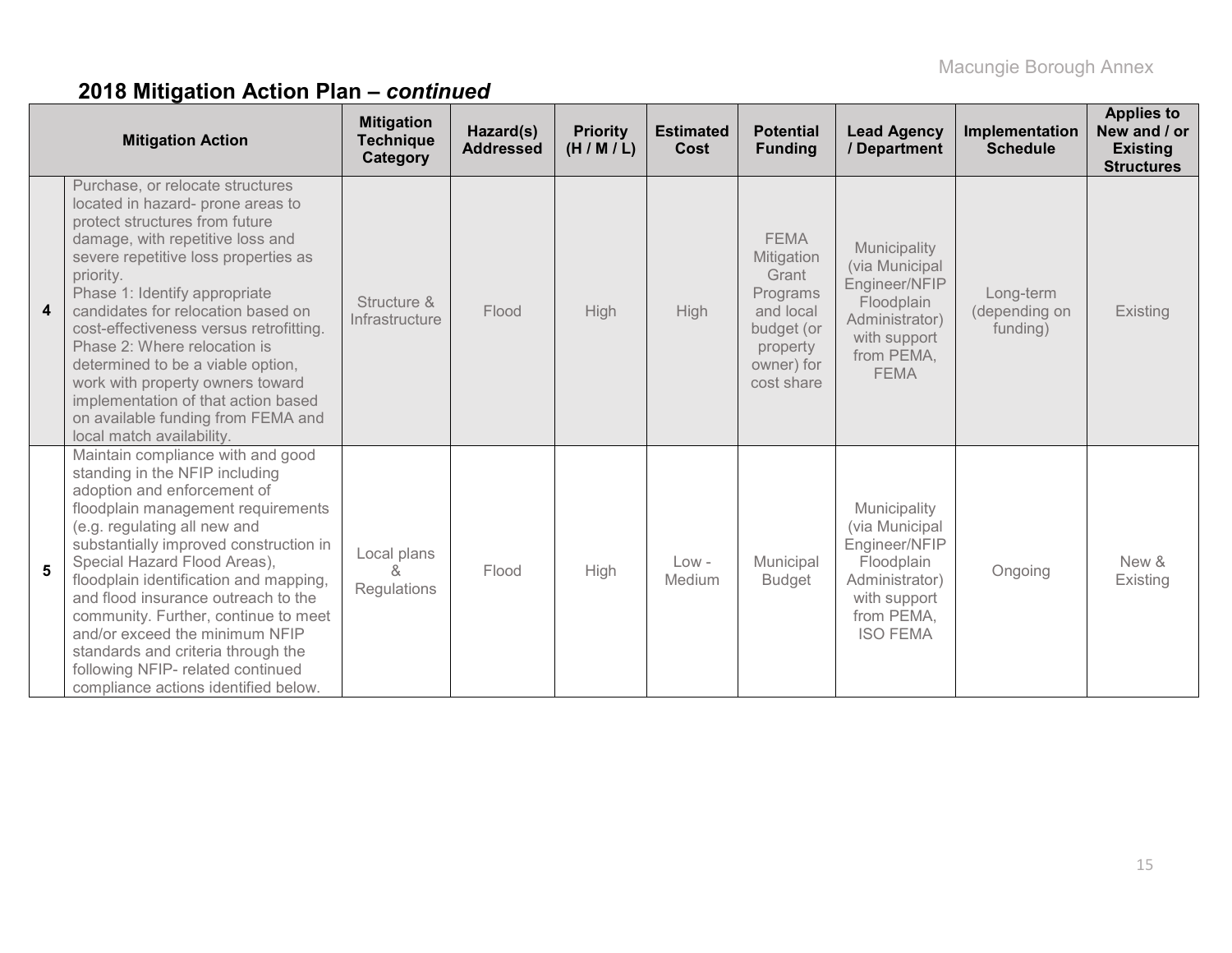# **2018 Mitigation Action Plan –** *continued*

|                | <b>Mitigation Action</b>                                                                                                                                                                                                                                                                                                                                                                                                                                                                                                                                   | <b>Mitigation</b><br><b>Technique</b><br>Category | Hazard(s)<br><b>Addressed</b> | <b>Priority</b><br>(H/M/L) | <b>Estimated</b><br>Cost                  | <b>Potential</b><br><b>Funding</b>                                                                        | <b>Lead Agency</b><br>/ Department                                                                                                                                               | Implementation<br><b>Schedule</b> | <b>Applies to</b><br>New and / or<br><b>Existing</b><br><b>Structures</b> |
|----------------|------------------------------------------------------------------------------------------------------------------------------------------------------------------------------------------------------------------------------------------------------------------------------------------------------------------------------------------------------------------------------------------------------------------------------------------------------------------------------------------------------------------------------------------------------------|---------------------------------------------------|-------------------------------|----------------------------|-------------------------------------------|-----------------------------------------------------------------------------------------------------------|----------------------------------------------------------------------------------------------------------------------------------------------------------------------------------|-----------------------------------|---------------------------------------------------------------------------|
| 6              | Conduct and facilitate community and<br>public education and outreach for<br>residents and businesses to include,<br>but not be limited to, the following to<br>promote and effect natural hazard<br>risk reduction: Provide and maintain<br>links to the HMP website, and<br>regularly post notices on the<br>County/municipal homepage(s)<br>referencing the HMP webpages.<br>Work with neighborhood<br>associations, civic and business<br>groups to disseminate information on<br>flood insurance and the availability of<br>mitigation grant funding. | Education &<br>Awareness                          | All Hazards                   | High                       | $Low -$<br>High (for<br>5-year<br>update) | Municipal<br>Budget,<br>possibly<br><b>FEMA</b><br>Mitigation<br>Grant<br>Funding for<br>5-year<br>update | Municipality<br>(via mitigation<br>planning point<br>of contacts)<br>with support<br>from Planning<br><b>Partners</b><br>(through their<br>Points of<br>Contact),<br><b>PEMA</b> | Ongoing                           | New &<br>Existing                                                         |
| $\overline{7}$ | Continue to support the<br>implementation, monitoring,<br>maintenance, and updating of this<br>Plan, as defined in Section 7.0                                                                                                                                                                                                                                                                                                                                                                                                                             | All<br>Categories                                 | All Hazards                   | High                       | $Low -$<br>High (for<br>5-year<br>update) | Municipal<br>Budget,<br>possibly<br><b>FEMA</b><br>Mitigation<br>Grant<br>Funding for<br>5-year<br>update | Municipality<br>(via mitigation<br>planning point<br>of contacts)<br>with support<br>from Planning<br>Partners<br>(through their<br>Points of<br>Contact),<br><b>PEMA</b>        | Ongoing                           | New &<br>Existing                                                         |
| 8              | Complete the ongoing updates of the<br><b>Comprehensive Emergency</b><br><b>Management Plans</b>                                                                                                                                                                                                                                                                                                                                                                                                                                                           | Local plans<br>$\alpha$<br>Regulations            | All Hazards                   | <b>High</b>                | Low                                       | Municipal<br><b>Budget</b>                                                                                | Municipality<br>with support<br>from PEMA                                                                                                                                        | Ongoing                           | New &<br>Existing                                                         |
| 9              | Create/enhance/maintain mutual aid<br>agreements with neighboring<br>communities for continuity of<br>operations.                                                                                                                                                                                                                                                                                                                                                                                                                                          | All<br>Categories                                 | All Hazards                   | High                       | Low                                       | Municipal<br><b>Budget</b>                                                                                | Municipality<br>with support<br>from<br>surrounding<br>municipalities<br>and County                                                                                              | Ongoing                           | New &<br>Existing                                                         |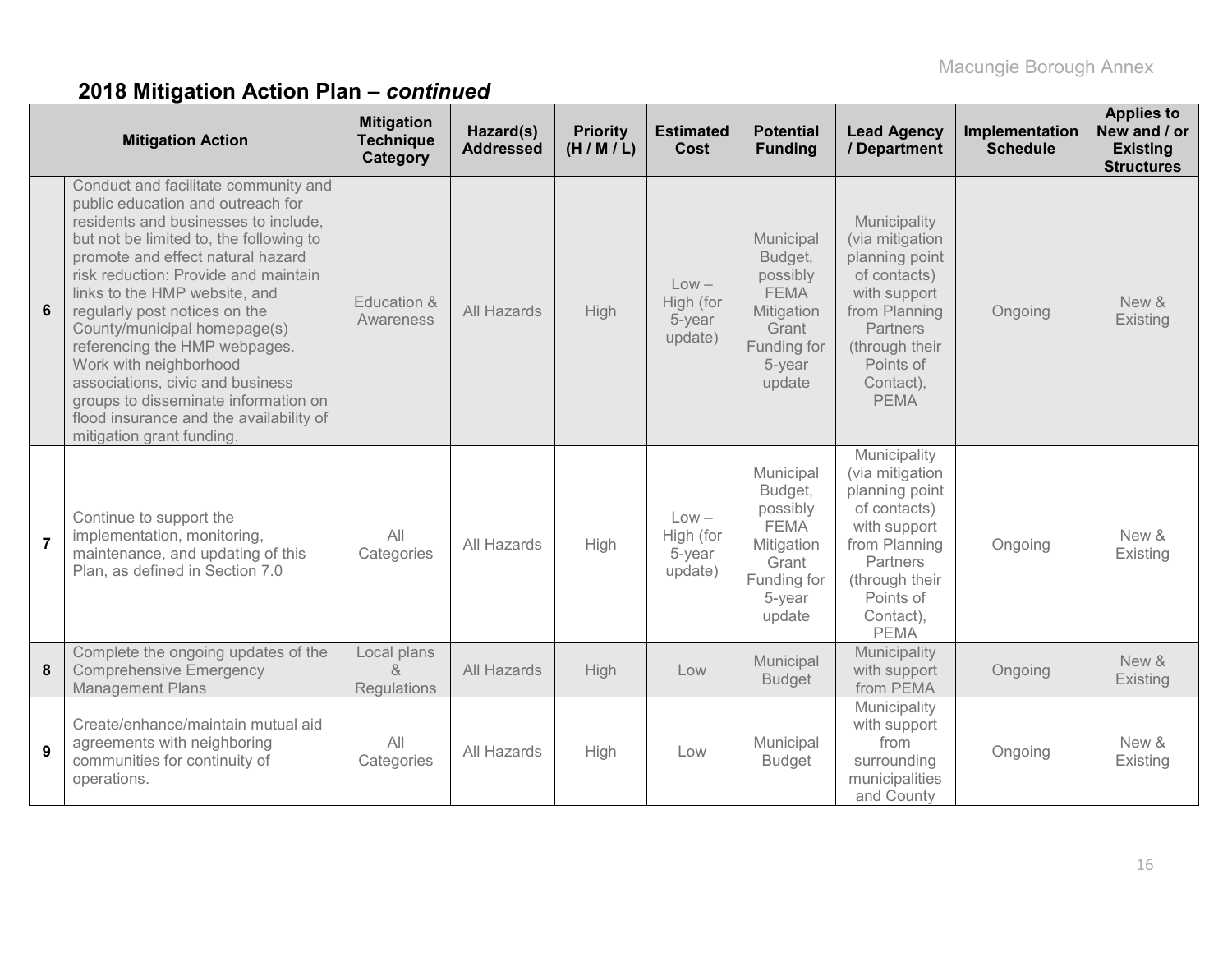### **2018 Mitigation Action Plan –** *continued*

|    | <b>Mitigation Action</b>                                                                                                                                                                                                                                                          | <b>Mitigation</b><br><b>Technique</b><br>Category | Hazard(s)<br><b>Addressed</b> | <b>Priority</b><br>(H/M/L) | <b>Estimated</b><br>Cost | <b>Potential</b><br><b>Funding</b>                           | <b>Lead Agency</b><br>/ Department                          | Implementation<br><b>Schedule</b>       | <b>Applies to</b><br>New and / or<br><b>Existing</b><br><b>Structures</b> |
|----|-----------------------------------------------------------------------------------------------------------------------------------------------------------------------------------------------------------------------------------------------------------------------------------|---------------------------------------------------|-------------------------------|----------------------------|--------------------------|--------------------------------------------------------------|-------------------------------------------------------------|-----------------------------------------|---------------------------------------------------------------------------|
| 10 | Develop and maintain capabilities to<br>process FEMA/PEMA paperwork<br>after disasters; qualified damage<br>assessment personnel - Improve<br>post-disaster capabilities - damage<br>assessment; FEMA/PEMA paperwork<br>compilation, submissions, record<br>keeping.              | <b>Education</b><br>& Awareness                   | All Hazards                   | <b>Medium</b>              | Medium                   | Municipal<br><b>Budget</b>                                   | Municipality<br>with support<br>from County,<br>PEMA, FEMA  | Short-term                              | N/A                                                                       |
| 11 | Work with regional agencies (i.e.<br>County and PEMA) to help develop<br>damage assessment capabilities at<br>the local level through such things as<br>training programs, certification of<br>qualified individuals (e.g. code<br>officials, floodplain managers,<br>engineers). | Education<br>& Awareness                          | All Hazards                   | <b>Medium</b>              | <b>Medium</b>            | Municipal<br>budget,<br><b>FEMA</b><br>HMA grant<br>programs | Municipality<br>with support<br>from County,<br><b>PEMA</b> | Short-term<br>(depending on<br>funding) | N/A                                                                       |

#### **Notes:**

#### *Estimated Costs:*

- Where actual project costs have been reasonable estimated: Low = < \$10,000; Medium = \$10,000 to \$100,000; High = > \$100,000;
- Where actual project costs cannot reasonably be established at this time:
	- **Low** = Possible to fund under existing budget. Project is part of, or can be part of an existing on-going program. **Medium** = Could budget for under existing work plan, but would require a reapportionment of the budget or a budget amendment, or the cost of the project would have to be spread over multiple years.
	- **High** = Would require an increase in revenue via an alternative source (i.e., bonds, grants, fee increases) to implement. Existing funding levels are not adequate to cover the costs of the proposed project.

#### *Potential Funding (FEMA HMA):*

- **BRIC =** Building Resilient Infrastructure and Communities
- **FMA** = Flood Mitigation Assistance Grant Program
- **HMGP** = Hazard Mitigation Grant Program
- **HSGP** = Homeland Security Grant Program
- **EMPG** = Emergency Management Performance Grant

#### *Implementation Schedule:*

- **Short Term** = 1 to 5 years
- **Long Term** = 5 years or greater
- **DOF** = Depending on Funding